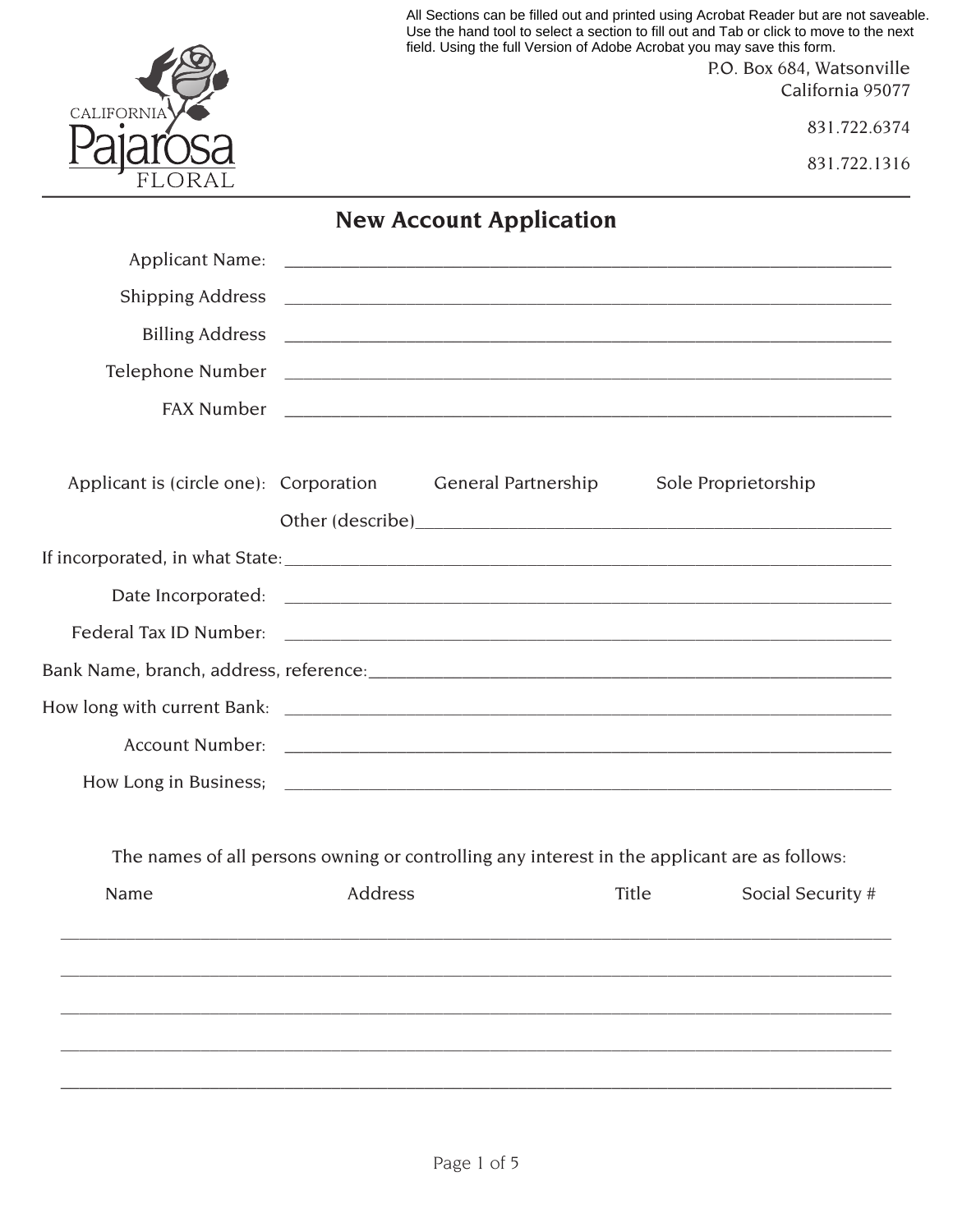

P.O. Box 684, Watsonville California 95077

831.722.6374

831.722.1316

## **Credit References**

I hereby authorize any of the references listed hereon to provide you with any and all information requested by you.

| Contact: |
|----------|
|          |
|          |
|          |
|          |
| Contact: |
|          |
|          |
|          |
|          |
|          |
|          |
|          |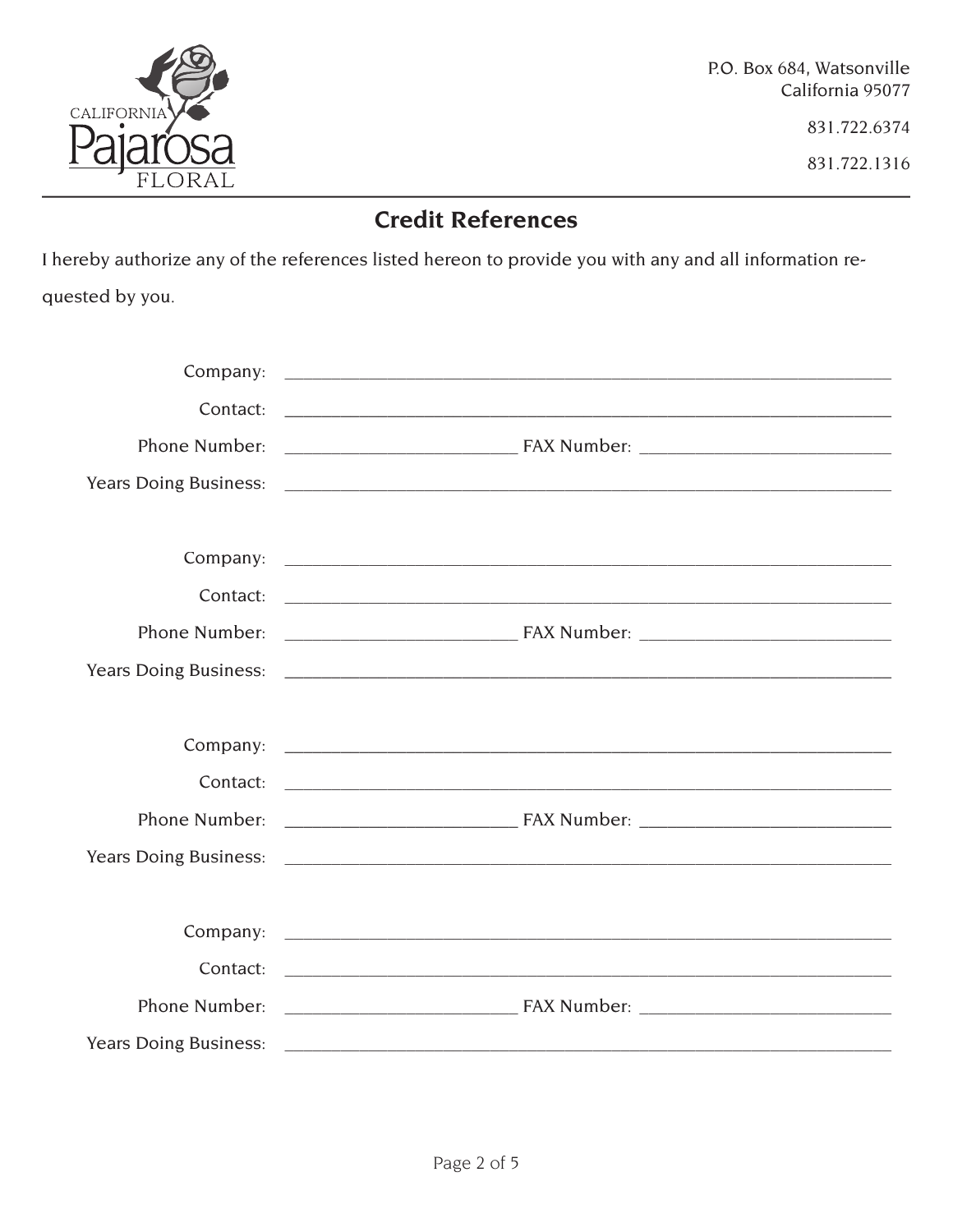

P.O. Box 684, Watsonville California 95077

831.722.6374

831.722.1316

## **California Pajarosa Floral - Credit Application - Continued**

The undersigned hereby agrees and covenants that the information in this application is true and correct as of the date of this application. The undersigned agrees to notify California Pajarosa Floral, here after referred to as CPF, on or before the date that any information contained in this application becomes incorrect.

This credit application shall become binding and effective on the date signed below by the applicant or upon first shipment of flowers or supplies to applicant, whichever occurs first.

The applicant wishes to purchase flowers and other supplies from CPF in the future and wishes to open a credit account with CPF according to the terms and conditions contained herein. The applicant further understands and agrees that the account or accounts shall be considered past due if not paid before the last day of the month following the month of purchase of flowers or other supplies from CPF.

The outstanding principal balance of any account will bear interest at one percent (1%) per month after the last day of the month following the month of purchase and will be charged on all past due accounts.

The applicant agrees and covenants that it will notify CPF within 24 hours of delivery of any claim for defective merchandise, and will follow up that verbal notification with written notification within ten (10) days. The reason for such notification is to allow CPF to promptly and accurately investigate any claimed loss. The applicant hereby agrees to waive (give up) any claim for damaged flowers and/or supplies if unless there has been compliance with this paragraph.

The applicant agrees and covenants to bear all risk of loss of merchandise purchased after delivery by CPF to a common carrier free on board Watsonville, California whether or not such merchandise is shipped prepaid or collect.

In the event that a past due account is referred for collection the applicant agrees and covenants that it will pay all costs of the collection including reasonable attorney's fees.

The applicant understands and agrees that all billing, accounts and credit functions of California Pajarosa Floral are maintained and carried on in Santa Cruz County, California. In further consideration for such extensions of credit the applicant hereby agrees that in the event of suit or action or any dispute about products or services supplied under this agreement or payment therefore, such shall take place in Santa Cruz County, California. Applicant agrees and understands that it is waiving the right to litigate outside of Santa Cruz County, California.

If any provision contained herein shall be held or found to be unenforceable or void, then the rest of the terms and provisions shall be enforced as if said unenforceable or void term was not contained herein.

| <b>Applicant Name</b> |
|-----------------------|
| by                    |
| Title                 |
| Name                  |
| Signature             |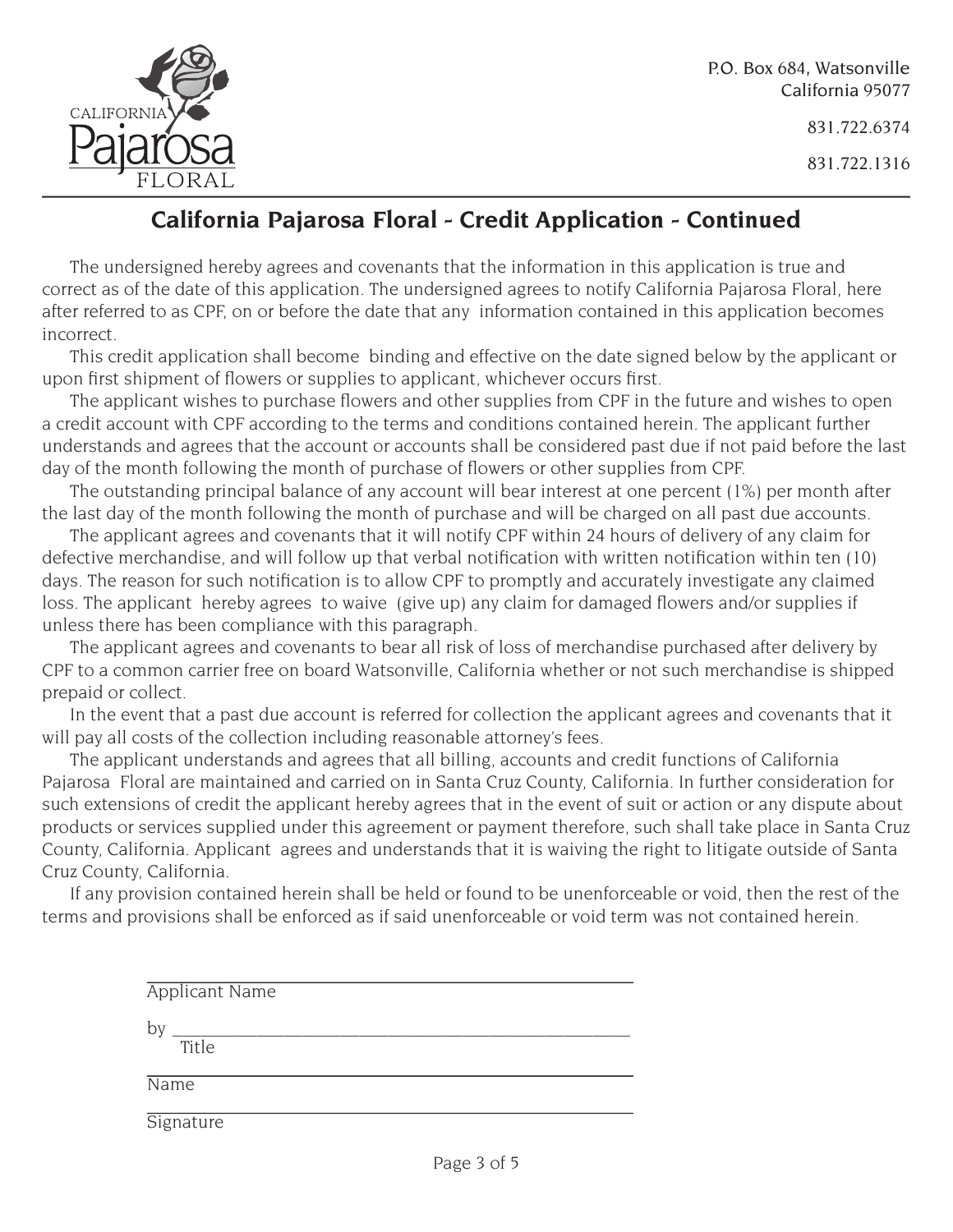

831.722.6374

831.722.1316

## **Personal Guarantee**

In consideration for California Pajarosa Floral extending credit to the foregoing applicant, the undersigned jointly and severally guarantees all obligations of the applicant to California Pajarosa Floral. The undersigned waives presentment and demand payment, protest and notice of nonpayment. The undersigned agrees to subordinate any rights for indemnity or otherwise against the applicant for credit to the rights of California Pajarosa Floral and waives notice of acceptance hereof. The undersigned agrees to pay all attorney's fees and expenses for collection in the event of referral to an agency or attorneys. This guarantee is not to be discharged or affected by the death of any of the undersigned and shall bind our respective heirs, administrators, successors and assignees. The undersigned further agrees that in the event of litigation that trial of this matter shall take place in Santa Cruz County, California and by execution of this document agrees to waive the right to litigate or collect this sum outside the County of Santa Cruz, California.

| Date Signed | Guarantor Name / Signature |
|-------------|----------------------------|
| Date Signed | Guarantor Name / Signature |
|             |                            |
| Date Signed | Guarantor Name / Signature |
|             |                            |